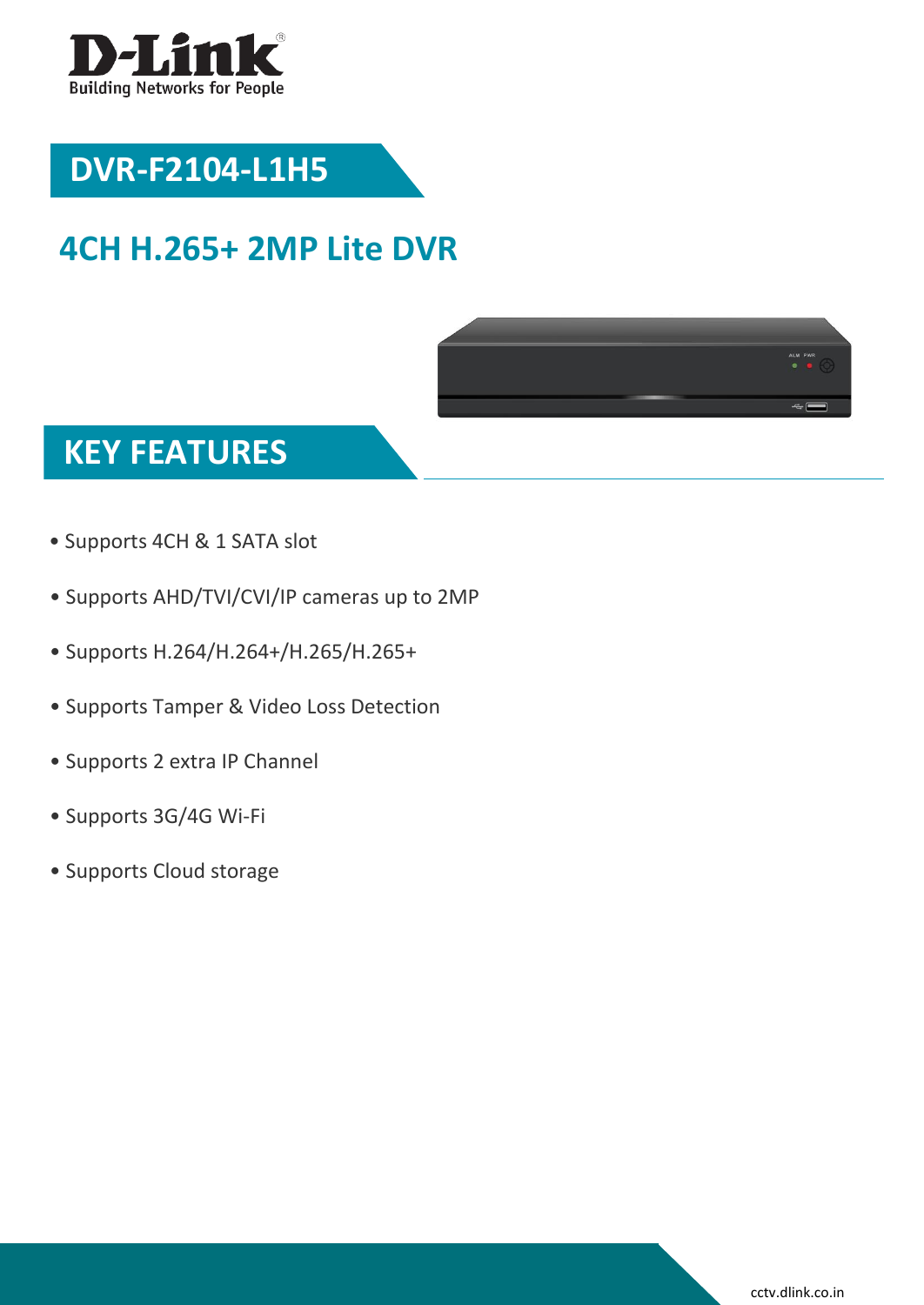# **DVR-F2104-L1H5** 4CH, H.265+ 2MP Lite DVR

**INTERFACE** 



| <b>SPECIFICATION</b>            |                                                                                                              |  |
|---------------------------------|--------------------------------------------------------------------------------------------------------------|--|
| <b>VIDEO &amp; AUDIO INPUT</b>  |                                                                                                              |  |
| Video Input                     | 4ch BNC interface $(1.0Vp-p, 75 \Omega)$                                                                     |  |
| TVI / CVI /AHD                  | 1080P, 720P                                                                                                  |  |
| <b>IPC</b>                      | Up to 6ch<br>Resolution up to 2MP                                                                            |  |
| <b>Audio Input</b>              | 1-ch, RCA (2.0 Vp-p, 1 KΩ)                                                                                   |  |
| Two way Talk                    | 1-ch, multiplex with Audio Input (RCA)                                                                       |  |
| <b>VIDEO &amp; AUDIO OUTPUT</b> |                                                                                                              |  |
| HDMI                            | 1ch, resolution:<br>1920×1080/60Hz,1280×1024/60Hz, 1280×720/60<br>Hz, 1024×768/60Hz                          |  |
| VGA                             | 1ch resolution: 1920×1080/60Hz,<br>1280×1024/60Hz,1280×720/60Hz,1024×768/60Hz                                |  |
| <b>CVBS output</b>              | <b>NA</b>                                                                                                    |  |
| <b>Audio Output</b>             | 1-ch, RCA (Linear, 1kΩ)                                                                                      |  |
| <b>RECORDING</b>                |                                                                                                              |  |
| Compression                     | H.264/H.264+/H.265/H.265+                                                                                    |  |
| <b>Resolution</b>               | 4ch 1080P Lite@15fps; 960H1/D1/CIF real time                                                                 |  |
| Frame Rate(fps)                 | 1fps-15fps                                                                                                   |  |
| <b>Video Bit Rate</b>           | 11Kbps-2707Kbps                                                                                              |  |
| <b>Record Mode</b>              | Manual, Schedule, Alarm                                                                                      |  |
| <b>Audio Compression</b>        | G.711a                                                                                                       |  |
| <b>Audio Bit Rate</b>           | 64Kbps                                                                                                       |  |
| <b>PLAYBACK &amp; BACKUP</b>    |                                                                                                              |  |
| Playback Mode                   | Normal/Time Division/ Label/ Event/ Picture<br>Playback                                                      |  |
| Playback Rate                   | 4ch Playback                                                                                                 |  |
| <b>Backup Mode</b>              | <b>USB Device/Network</b>                                                                                    |  |
| <b>CLOUD FUNCTION</b>           |                                                                                                              |  |
| <b>Cloud Storage</b>            | Support                                                                                                      |  |
| <b>Cloud Upgrade</b>            | Support                                                                                                      |  |
| <b>NETWORK</b>                  |                                                                                                              |  |
| <b>Ethernet</b>                 | 1 RJ-45 10/100 Mbps self-adaptive Ethernet<br>interface                                                      |  |
| <b>Network Function</b>         | HTTPs, HTTP, TCP/IP, IPv4, UPnP, Onvif2.6, RTSP,<br>RTCP, UDP, SMTP, IGMP, NTP, DHCP, DNS, DDNS,<br>FTP, P2P |  |
| <b>Smart Phone</b>              | IOS (iPhone, iPad), Android (Phone, Pad)                                                                     |  |